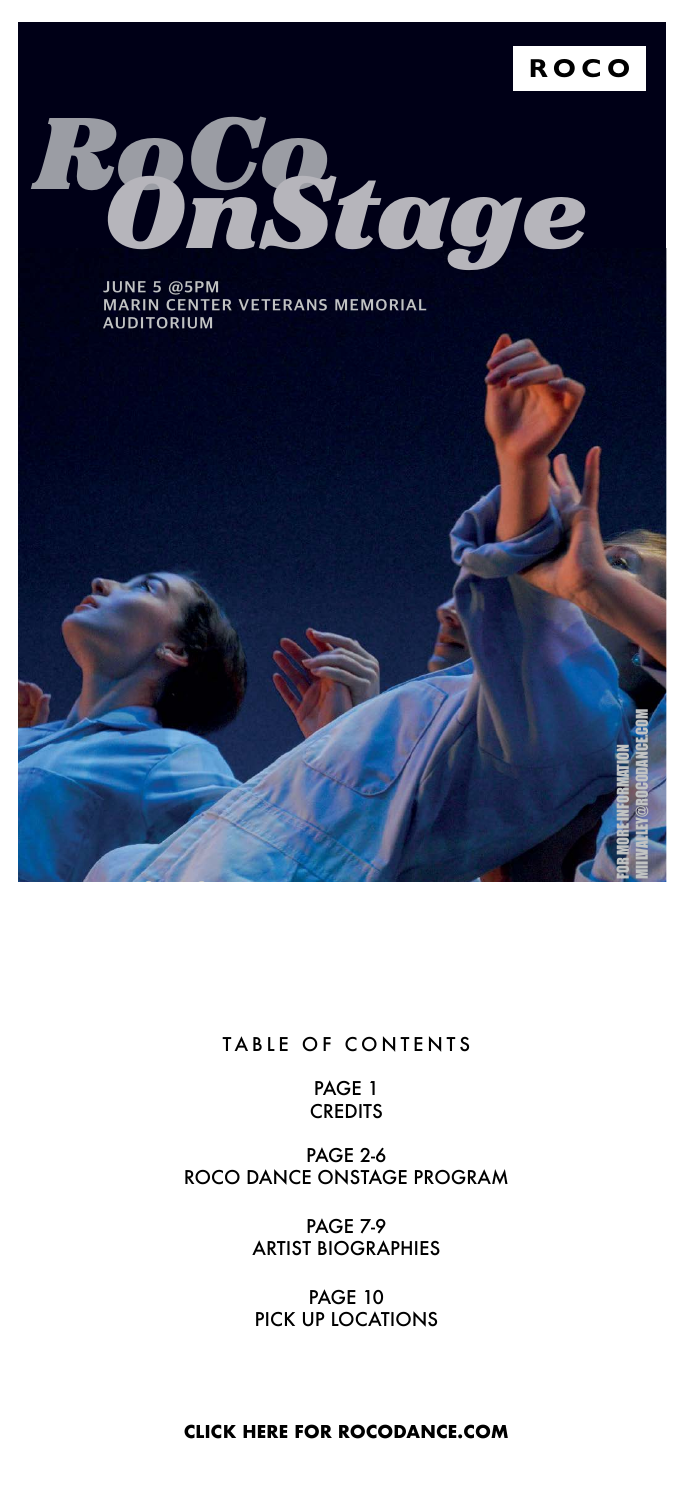ARTISTIC DIRECTOR ANNIE PARR

PRODUCERS EMILY DALY SADIE CARHART

LIGHTING DESIGN JACK BEUTTLER

CHOREOGRAPHERS JESSICA ADAMS

#### J U N E 5, 2022 **ROCO DANCE ONSTAGE** VETERANS MEMORIAL AUDITORIUM MARIN CENTER, SAN RAFAEL

 BRIDGET BARTHOLOME HOLLIS BELGER SADIE CARHART SARAH LISETTE CHIESA DAVID FOX LILLY HUNTER LUCIA FLEXER-MARSHALL KYLE MITCHELL MADISON PALMER REBECCA ROZELL MARGARET SCHIMMEL BIX THOMPSON JASEN VALDEZ AYANA YONESAKA BIANCA ZOGBI

Lost & Found:

*RoCo is not responsible for items left in the theater. All lost and found items are taken to main Marin Center Administrative Office in the Exhibition Hall Building at 10 Avenue of the Flags, San Rafael. This office is open Mon-Fri from 9am-5pm. 415-473-6400*

Professional Videography:

This show is being professionally captured by Rapt Productions. All performers will recieve a digital link to the show in 2-3 weeks by email.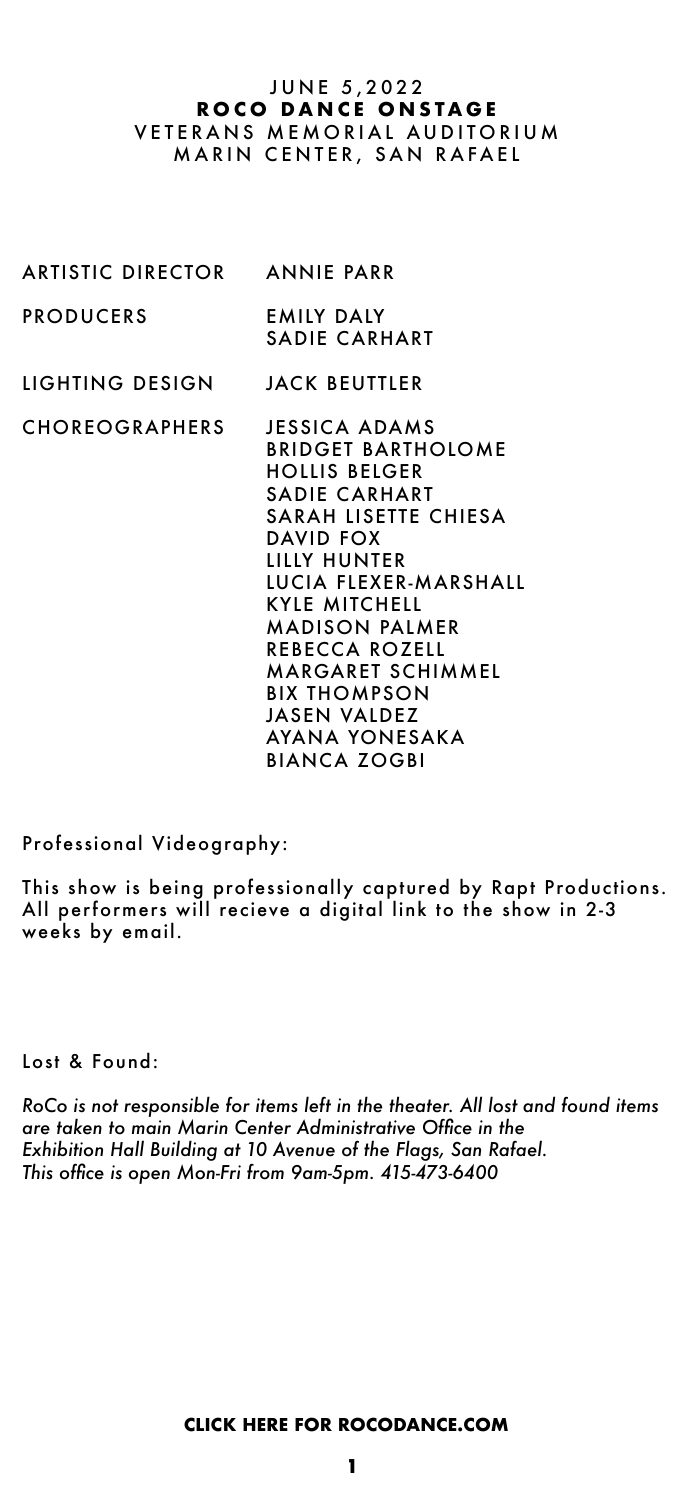# PROGRAM June 5,2022

#### **Pre-Show Breaking Cypher**

MV C/T Breaking 1, MV C/T Breaking 2, MV C/T Breaking 3 with Bix Thompson:

#### **Tenderly Pushed Aside**

*Repertory excerpt of a work made in Milan in 2016*

BodyLanguage with Choreography by Sarah Lisette Chiesa

Music: "A Deal with Chaos" by Johann Johannsson and Hildur Guonadottir, "Time is the Enemy" by Quantic

Dancers: Hollis Belger,Lila Ciambriello,Dylann Cullinane,Lili Cusick, Ben de Andrade,Daniela Durkin,David Fox,Jamie Glennon,Emily Herrmann, Lilly Hunter,Ellie Kelsey,CarrieLange,Stella Marie,Natalie Moore,Jillian Penrod, Tommy Steel,Anya Tang,Campbell Willat

#### **Bountiful**

C Ballet 2 with Bridget Bartholome:

Music:"Arrival of the Queen of Sheba" by Hande

Dancers: Madeleine Cailton,Avery Chun,Alice Hutton,Lizzie Johnson, Grace Kehoe,Camilla Lari,Olivia Lin,Alena Siegmueller,Leah Anne Sulem

#### **Surf Crazy Moviel**

C Contemporary 3 with Lilly Hunter & David Fox

Music:"Surfin' USA" by The Beach Boys

Dancers: Juliette Bambuck-Vasquez,Willow Golden,Hayden Har,Zephyr Levine, Eli Oppenheim,Daniela Secore

#### **Spring**

T Ballet 4 with Madison Palmer

Music:"Arco: I. First Movement" by Olivier Davis, Kerenza Peacock & Paul Bateman

Dancers: Tess Belger,Ruby Cole,Amelia Flint,Ellie Kennedy,Victoria Nikfar, Stella Rieke,Marianne Wood

#### **Strange Joy**

Music: "Stranger" by The Cavemen Choreography: by Stella Marie Dancers: Stella Marie and Kaylen Shaw

#### **Dance Train**

T Contemporary Jazz 1 with Margaret Schimmel Music:"Don't Stop Til' You Get Enough" by Michael Jackson Dancers: Elizabeth Aylward,Thea Charkin,Brooklynn Conway,Annika McKee, Bela Menayan,Josephine Perlov,Annika Pillsbury,Tessa Prakin,Vela Reynolds, Edison Steinman

#### **Modern Alice**

C Contemporary 4 with Sarah Lisette Chiesa

Music:"Airplane Lesson" by Steroclip

Dancers: Violet Donohue, Angie Guevara,Zosia Halterman,Naomi Mai, Hazel Maxwell,Vera Song,Avery Thompson,Sierra Williams

#### **Fever**

Music: "Mary Magdalene" by FKA Twigs Choreographed and danced by Tommy Steele

**2**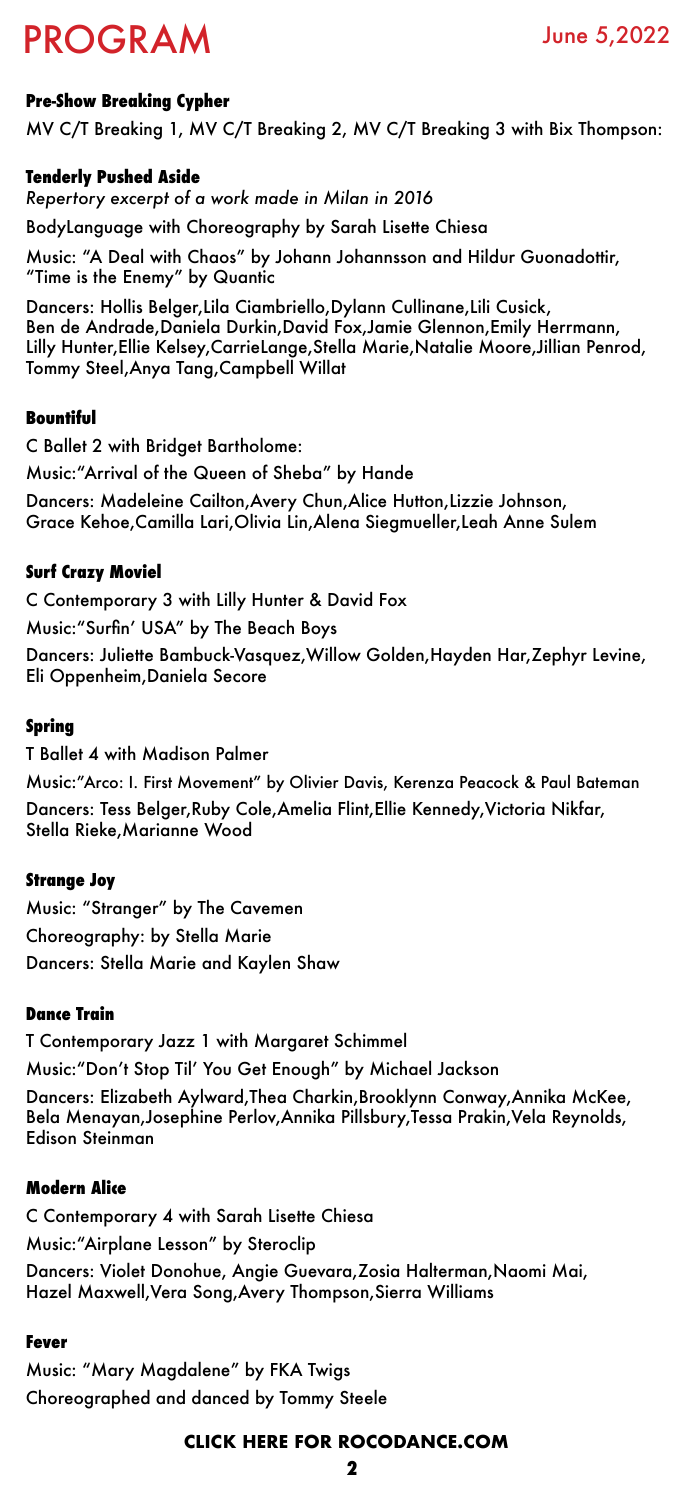# PROGRAM Continued June 5, 2022

#### **Upgrade**

T Hip Hop 2 with Hollis Belger

Music: "Upgrade U" by Beyonce and Jay-Z, "Yamborgini High" by ASAP Mob,

"Only Girl in the World ('20 Deep Remix)" by Rihanna and Will'

Dancers: Sydney Baker,Alexa Fedoroff,Blooma Goldberg,Ava Nassiri, Natalia Rossen,Sage Tidwell,Ella Willard

#### **C/T Breaking 1 with Bix Thompson**

Breakers: Eli Abta,Charlotte Bambuck-Vasquez,Brooklyn Bernstein,Anais Capelle,- Max Halterman,Revyn Monash,Maciek Pulliam,Tyler Shekou,Oliver Sykes, Lucy Yaroshenko

#### **Disturbia**

T Jazz 3 with Becca Rozell

Music: "Disturbia" by Rihanna

Dancers: Ava Burke,Charleigh Clark,Rory Daly,Oriana DeLaure,Anna LaDuke, Audrey Macdonald,Noora Reiley,Dahlia Tymoff

#### **Got It Goin' On!**

C Pop 2 with Becca Rozell:

Music: "We've Got It Goin On" by Backstreet Boys

Dancers: Mae Baker,Hazel Benin,Isabel Brousseau,Isla Carville,Vivienne Chan,Heath Cole,Riley Cooper,Lucy Fenton,Piper Gray,Brooke Hansen,Quinn Horowitz,Maya Leshem,Reyna Mckim,Anna Neuhaus,Josie Neuhaus,Blaire Rahilly,Stella Rimbert, Mila Schelter,Eloise Searle,Amelia Sterling,Liv Stone

#### **Feel The Funk**

Music: "Sugar" by Chaka Khan

Choreographed and danced by Anya Tang

#### **Rose Colored Glasses**

T Ballet 1 with Margaret Schimmel

Music: "Wichita Vortex Sutra" by Philip Glass

Dancers: Grace Buck,Lucy Bues,Jake Liencres,Annika Pillsbury,Tabitha Reyes, Willa Sivyer

#### **Enter The Game**

C Hip Hop 3 with Kyle Mitchell

Music: B"Turn All The Lights On" by Tpain, Mario Trap Remix, "Shawty Get Loose" by Lil Mama

Dancers: Elise Allen,Isla Coghill,Caliana Hess,Zelda Heynen,Zephyr Levine

#### **Allow the Time to Run**

T Contemporary 2 with Lucia Flexer-Marshall Music: "Ècoute Chèrie" by Vendredi sur Mer

Dancers: Sylvie Goffin,Caitlin Kroeker,Mackenzie Landsness,Amelia Levine,Divya Parpia,Catherine Wood,Emma Wood

#### **Pink & White**

Music:"Pink & White" by Frank Ocean Choreographed and danced by David Fox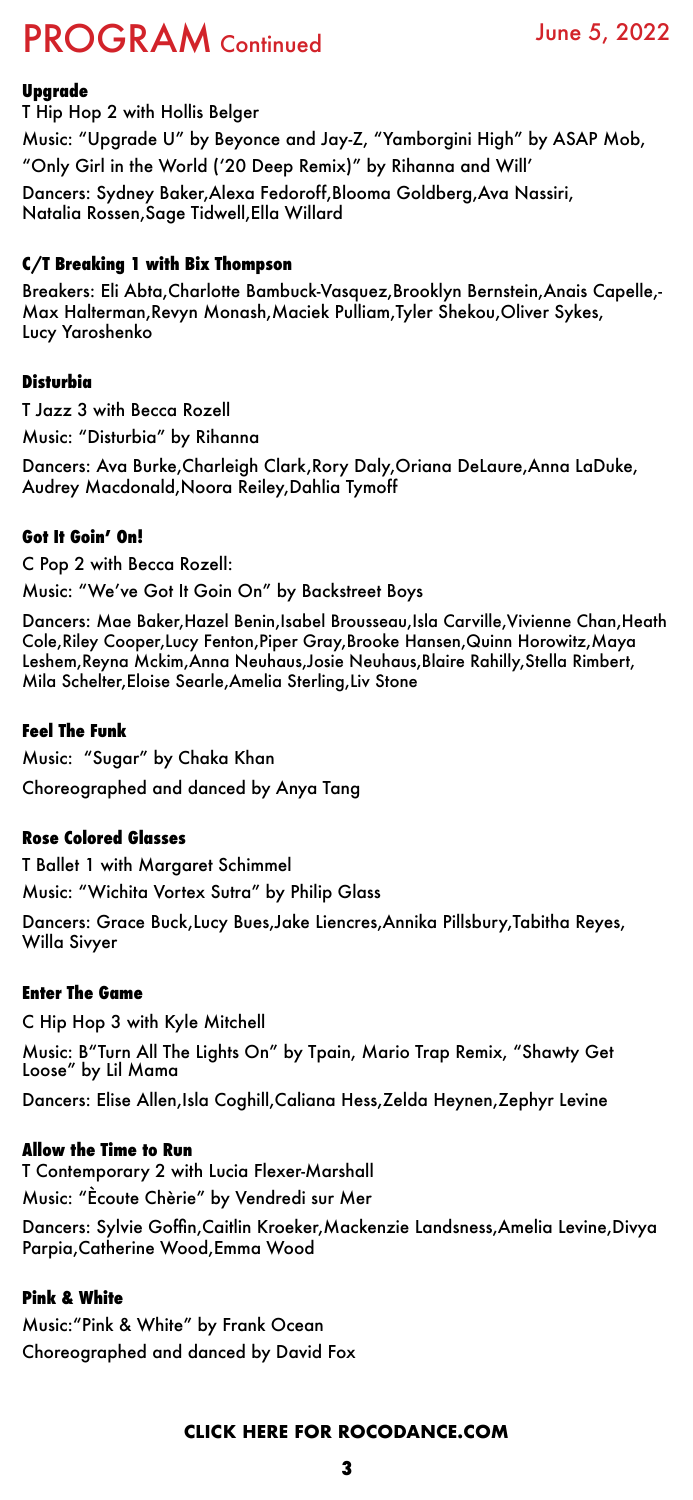# PROGRAM Continued June 5,2022

#### **Rippling**

T Ballet 3 with Madison Palmer

Music: "Libestraume - No.3" by Pianozone & Franz Liszt

Dancers: Delilah Antone,Lily Brezine,Ava Burke,Sarah Chamberlin,Oriana DeLaure,- Claire Dumas,Natalie Lessin,Audrey Macdonald,Stella Marie,Chloe Radcliffe, Noora Reiley,Paloma Russ,Dahlia Tymoff,Isabella Underwood,Corina Yates

#### **Connection**

C Hip Hop 2 with Jasen Valdez:

Music: "Dance with Me" by 112

Dancers: Reilly Albani-Biggs,Hudson Bush,Natalie Diaz,Harper Edwards, Millie Erman,Liv Felson,Verlaine Flanders,Quinn Horowitz,Theo Albert Izumi, Maye Pearl Loften,Lily Malekian,Revyn Monash,Pallie Rocchino,Sigal Shlachter, Wally Smith, Miles Song,Phoebe Van Houten,Quinn Whipple,Lucy Yang

#### **Graceful Pause**

C Ballet 2 with Sarah Lisette Chiesa

Music: "Vital Decision" by Alex Colier, Alibi Music

Dancers: Sophie Cramer,Rosemary Elasowich,Zoe Florival,Zoe Grillet,Astrid Petersen,- Vera Song

#### **Night Out**

T Jazz 5 with Becca Rozell

Music: "Feelin' Good" by Michael Bublé

Dancers: Hollis Belger,Lila Ciambriello,Dylann Cullinane,Lili Cusick, Ben de Andrade,Daniela Durkin,David Fox,Jamie Glennon,Emily Herrmann,Lilly Hunter, Ellie Kelsey,Carrie Lange,Veronica Mennucci,Natalie Moore,Victoria Nikfar, Jillian Penrod,Stella Rieke,Siena Rossi,Tommy Steel,Anya Tang,Campbell Willat

#### *INTERMISSION*

#### **Right Now I**

T Contemporary 5 with Jessica Adams

Music: "Tilted" by Christine and the Queens

Dancers: Delilah Antone,Tess Belger,Lily Brezine,Sarah Chamberlin,Ruby Cole, Claire Dumas,Scarlett Hollenbeck,Ellie Kennedy,Audrey Macdonald,

#### **Jail Break**

C Contemporary 4 with Becca Rozell Music: "Bring Night" by Sia

Dancers: Harper Bush,Laela Bush,Sophie Cramer,Violet Donohue

#### **Glimpse**

T Ballet 2 with Madison Palmer

Music: "Bluebird" by Alexis Ffrench

Dancers: Evangeline Aal,Holly Bernstein,Stela Dimatteo,Juliet Patti,Lucia Seligman

**4**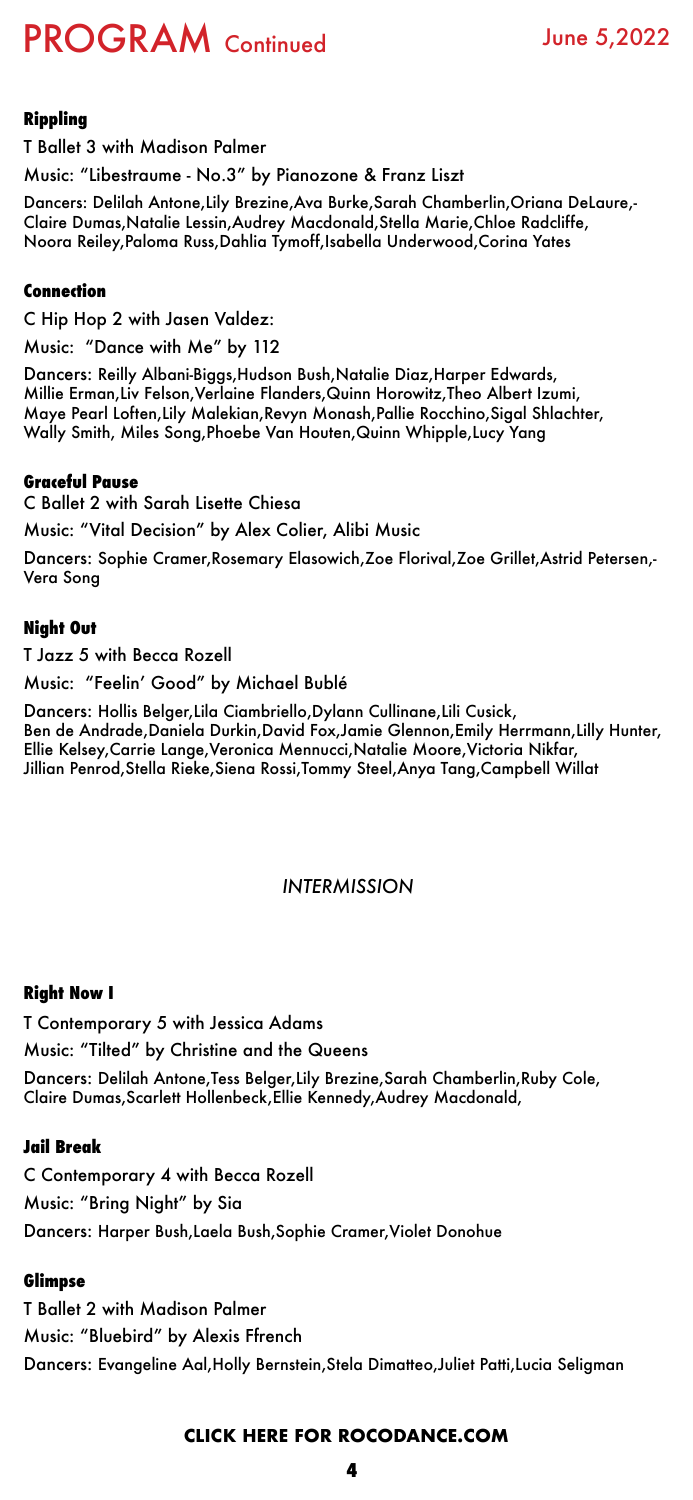# PROGRAM Continued June 5, 2022

#### **Ante Up The OG Snacks**

T Hip Hop 4 with Bianca Zogbi

Music: "Snack" by Ms Banks , "OG" by Troy Boi, "Ante Up" by MOP

Dancers: Jude Anderson,Hollis Belger,Grace Chavez,Lila Ciambriello, Sarah Jane Coan,Ben de Andrade,Isaac Dorfman,Kennedy Enlowsmith, William Fitzgerald,David Fox,Jemma Haley,Emily Herrmann,Lilly Hunter,Sofia Igoe, Ellie Kelsey,Stella Marie,Veronica Mennucci,Natalie Moore,Amalia Motomura, Victoria Nikfar,Ellie Nordstrom,Joshua Palmateer,Hazel Parker Hersh,Julia Peterson, Bella Piacente,Siena Rossi,Sadie Scholz,Mary Sharon,Kaylen Shaw,Tommy Steel, Anya Tang,Campbell Willat

#### **One Last Dance**

#### C Contemporary 2 & 4 with Ayana Yonesaka

Music:"Heart of the Night" by the Sunbathers

Dancers: Chloe Barend,Juliette Barker,Eleanor Bryan,Jolie Edelson,Bennet Kim, Zelda Maitz,Venta Mattis,Paloma Paul,Amilia Schablitzki,Fiona Schmidt,Skye Sivyer, Sienna Terman,Delphine Vandivier,Ashley Wilson, Elsie Edelson,Juliette Edwards, Harlowe Giovara,Frances Marcero,Lucia Santo Domingo,Vera Song,Lily Taylor, Scarlett Vandivier,Emily Wilson

#### **C/T Breaking 2**

with Bix Thompson

Breakers: James Markham,Mason Meyers,Kento Morse,Samuel Smith,Deepansh Tated

#### **Human**

Music: "Human" by rum.gold Choreographed and danced by Ben de Andrade

#### **Not Me**

T Hip Hop with Jasen Valdez

Music: "It Wasn't Me" by Shaggy (feat. Ricardo Ducent)

Dancers: Violet Abta,Delilah Antone,Brady Aylward,Elizabeth Aylward, Scout Brocklehurst,Catherine Cashen,Brooklynn Conway,Rory Daly,Stela Dimatteo, AmÈlie Estrada Vedrenne,Finn Kroeker,Leah Mcgarr,June Mckeon,Divya Parpia, Leyla (Bo) Ramos,Tyler Shekou,Esme Weinsheimer,Brigitte Whittle

#### **Flawlessly**

T Hip Hop 3 with Bianca Zogbi

Music: "Lean Back" by Fat Joe,"Flawless Remix" by Jersey Club ,"The Jump Off" by Lil Kim

Dancers: Holly Bernstein,Nathan Ferhart,Ruby Goldblatt,Amelie Green,Kate Hilleboe,- James Hunter,Sofia Johnson,Ellie Kennedy,Caitlin Kroeker,Anna LaDuke,Maya Lyons,- Madison Mclean,Julia Peterson,Noah Philipp,Opaline Poissonnier-Vigery, Tessa Prakin,Skyler Sabec,Lilah Smith,Chloe Soleil - Cliffe,Megan Vazquez, Georgia Wilson

#### **Let it Go**

Choreographed and danced by Hollis Belger

Music: "Little Bird" by Ed Sheeran

#### **Fight or Flight**

T Jazz 4 with Sadie Carhart

Music: "Seven Nation Army" by Scott Rill

Dancers: Lily Brezine,Sarah Chamberlin,Ruby Cole,Claire Dumas,Amelia Flint, Ellie Kennedy,Natalie Lessin,Stella Marie,Chloe Radcliffe,Paloma Russ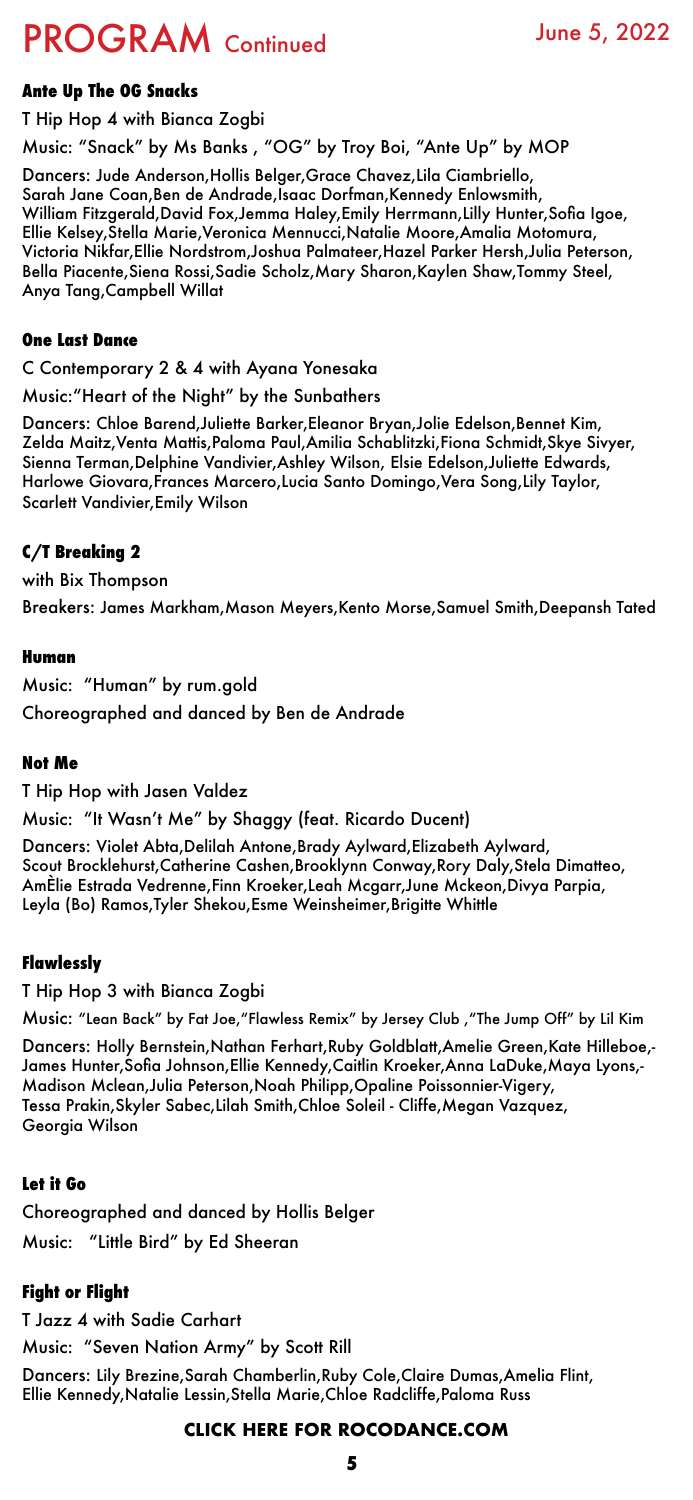**6**

# PROGRAM Continued June 5, 2022

#### **With My Bestie**

C Hip Hop 4 with Jasen Valdez

Music: Best Friend by Saweetie (feat. Doja Cat)

Dancers: Harper Bush,Kaleo Chow,Leo DeRose,Ellie Felson,Lexi Hall,Faye Krischer, Sabine Laborde-Turner,Zephyr Levine,Vaiva Mattis,Hazel Maxwell,Addie Monash, Chaya Ramirez,Maude Simons,Lili Sordoillet,Catherine Zhao

#### **Wanderer**

T Ballet 6 with Madison Palmer

Music: "Wanderer" by Ilya Beshevili & The Imperalis Orchestra

Dancers: Hollis Belger,Lila Ciambriello,Dylann Cullinane,Lili Cusick, Ben de Andrade,Daniela Durkin,David Fox,Jamie Glennon,Emily Herrmann, Scarlett Hollenbeck,Lilly Hunter,Ellie Kelsey,Carrie Lange,Veronica Mennucci, Natalie Moore,Jillian Penrod,Siena Rossi,Tommy Steel,Anya Tang,Campbell Willat

#### **Get It**

T Hip Hop 1 with Jasen Valdez

Music: "Get into It (Yuh)" by Doja Cat

Dancers: Piper Arcy,Johanna Bush,Eva Cheen,Stela Dimatteo,Ava Gregg, Kevin Guziviak,Eva Gyurko,Sasha Hamer,Liyah Handelman,Gillian Johnson, Hadley Kellman,Reese Larson,Celine Lawniczak,Amelia Levine,Lila MacColl, Lauren Platt,Nevina Richard,Scarlett Finn Vertin,Tabitha Wilkins,Siena Yanez

#### **C/T Breaking 3**

with Bix Thompson

Breakers: Kenji Carranza,Kaleo Chow,Santiago Flores-Knapp, Charlie Halterman,Alyssa Huang,Finn Kroeker,Drew Markham, Chase Meyers,Dylan Morton,Jack Stevenson

#### **Water**

Music: "Water" by Jack Garratt

Choreographed and danced by Campbell Willat

#### **BDC Inspiration**

T Hip Hop 3 with Kyle Mitchell

Music: Phunk Phenomenon Master Mix

Dancers: Sydney Gustke,Gavin Horowitz,Jonathan Kofman-Vanek, Mackenzie Landsness,Zoe Neulight,Lilah Smith,Campbell Stoughton

#### **Remember When**

T Contemporary 3 with Jessica Adams

Music: "Mars" by Beauvois

Dancers: Holly Bernstein,Stela Dimatteo,Macyn Geist,Emerson Liszewski ,Lucy Mallard,Lucia Seligman,Sophia Tiemens,Dahlia Tymoff

#### **Clocking Out**

New Constitution Choreography by the dancers

Music: "IV. Sweatpants" by Childish Gambino, "Tropical" by ASAP Rocky, "Options" by Doja Cat, "Patterned Channel" by ESSIE GANG, "Yikes" by Nicki Minaj

Dancers: Lila Ciambriello,Sarah Jane Coan,Isaac Dorfman,David Fox,Paul Holmberg, Lilly Hunter,Sofia Igoe,Stella Marie,Natalie Moore,Ellie Nordstrom,Hazel Parker Hersh,- Bella Piacente,Siena Rossi,Sadie Scholz,Kaylen Shaw,Anya Tang,Campbell Willat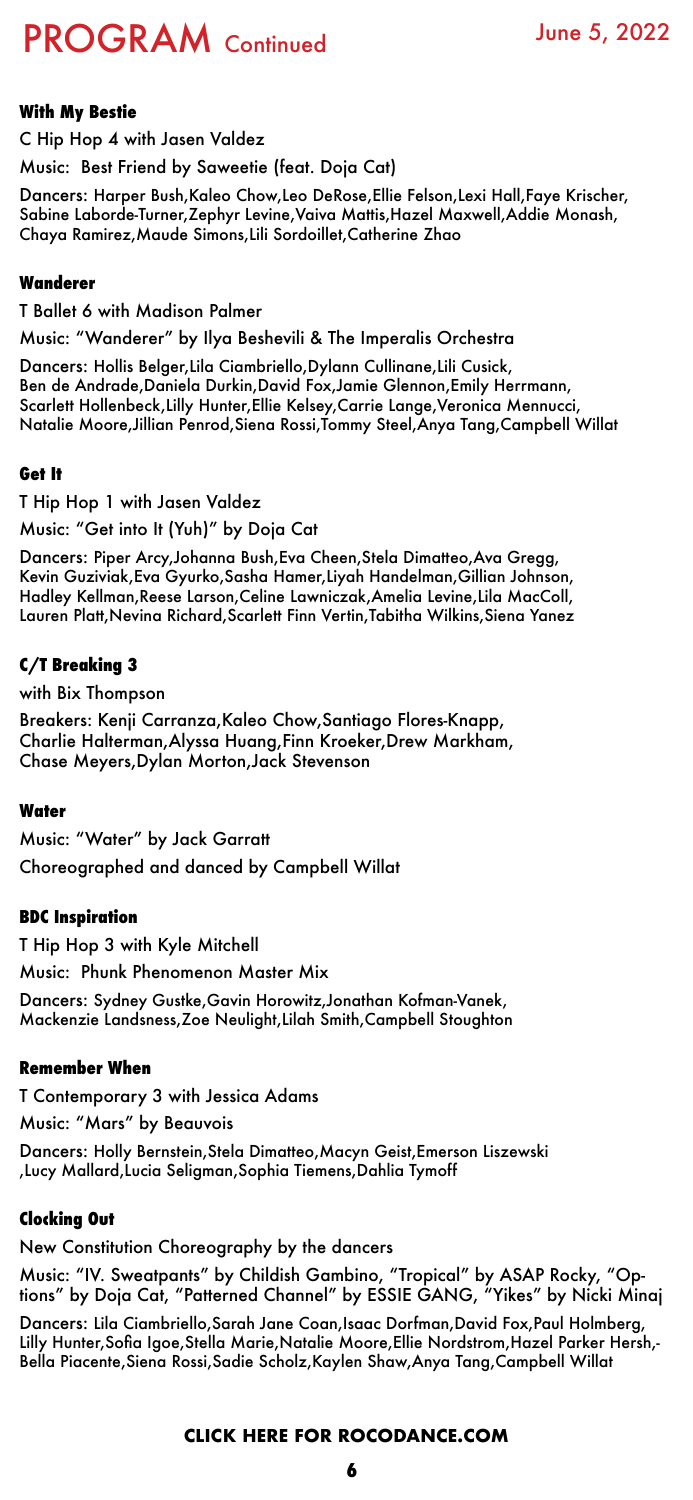**7**

# ARTISTS BIOS:

*Annie Rosenthal Parr* Propritress of RoCo Dance, received a Bachelor of Fine Arts in Dance from New York University's Tisch School of the Arts. She was a member of Della Davidson Dance and Margaret Jenkins Dance Company and founded RoCo Dance in 1993. Annie trains and gives guidance to new instructors by assembling a comprehensive structure for dance and fitness classes of all levels and genres. Annie founded MDRN YGA, a mat-less, hybrid flow class. She completed her 500 hour yoga training with Nubia Teixieira and is a certified RYT through Yoga Alliance. Annie also founded and directs BodyLanguage, RoCo's youth modern dance company. Her approach to teaching dance and yoga is accessible to a broad audience. Outside of Annie's career at RoCo, she presents work as an independent choreographer and performer. She has served as an adjunct professor of dance at University of California, Berkeley, Sonoma State and San Francisco State and guest teaches nationally and abroad.

**Sadie Carhart** began her lifelong passion of dance at the age of three. By 19, she was teaching Jazz, Hip Hop, Modern and Creative Movement to all ages 3-Adult. In 2002, Sadie became a principle company member with the 3rd Ave. Dance Company. During this time, she worked directly with and performed repertoire by KT Nelson, Brenda Way, Janice Garrett, Wade Madsen and Nancy Cranbourne. In 2008, Sadie was hired as a full time Dance Specialist for Tanner Dance at the University of Utah. This position included Arts and Education Assistant Director, working side by side with faculty to incorporate dance and movement into the academic curriculum, supporting over 4500 students in the Utah School Districts; Assistant Director to Tanner Dance studios; Choreographer and Instructor for Children's Dance Theatre, touring nationally and internationally ; Director of Summer camps; Teaching and mentoring Professional Development workshops for educators. Currently, Sadie is dancing with Printz Dance Project. She is also a Certified Yoga Practitioner and has been a Massage Therapist and Bodyworker for 15 years.

**Bridget Bartholome** has been a dance instructor for over ten years. She danced professionally with the New Orleans Dance Collective, 940 Dance Company, and was the dance critic for REVIEW Magazine in Kansas City. Bridget was trained at Houston Ballet and graduated with honors from The University of Arizona with a degree in Cultural Anthropology.

**Hollis Belger** is a student at Redwood High School who has been dancing since she was three. Hollis started dancing at RoCo as a middle-schooler and now spends almost as much time at the studio as she does at home! Hollis is an avid hip-hopper who helped found New Constitution, RoCo's advanced company led by the dancers, themselves. She is also fully immersed in Ballet, Jazz, and Contemporary training, heading into her third year as a dancer in RoCo's Body Language company. Hollis has been training to teach at RoCo for the past year with Annie Parr, and she loves working with younger dancers. She often helps dancers prepare for school talent shows and also works as a dance motivator for parties. When she's not dancing, Hollis plays competitive soccer and runs a fundraiser for St. Jude Children's Research Hospital called Juggling for Jude. In her down time, she enjoys spending time with friends, her family, and her two dogs.

**David Fox** has been dancing at Roco continuously for 12 years. He is a member of Roco's youth companies, Body Language and New Constitution. He has attended summer intensives in modern dance at Interlochen Center for Performing Arts, and contemporary ballet at Joffrey San Francisco. He will attend the contemporary and jazz program at Joffrey New York City this summer. He is in his second year of teaching hip hop at Venetia Valley K-8 school in San Rafael in their after-school program.

*Sarah Lisette Chiesa* Sarah Lisette Chiesa is an interdisciplinary artist/dancer/educator who works in Cultural Exchange and Site-Specific Performance in Museums, Galleries, and Theaters around the world. She is originally from New York and has lived and worked in the United States, Europe, Mexico, and Venezuela. She attended North Carolina School of the Arts in high school in Modern Dance, received a BFA from Purchase College, a Postgraduate in Choreography from the Salzburg Experimental Academy of Dance, and received her MFA in Dance from University of Washington. Sarah's work is heavily influenced by her collaboration as a full-time company member for many years with Shen Wei Dance Arts in New York and she continues to perform as guest artist with him. She is currently collaborating with Deborah Slater Dance Theater in the Bay Area and is performing in a visual art installation in Seattle in the end of January. "Art education, specifically dance, is about awakening people to their sense of humanity through a deep understanding of their body's movement."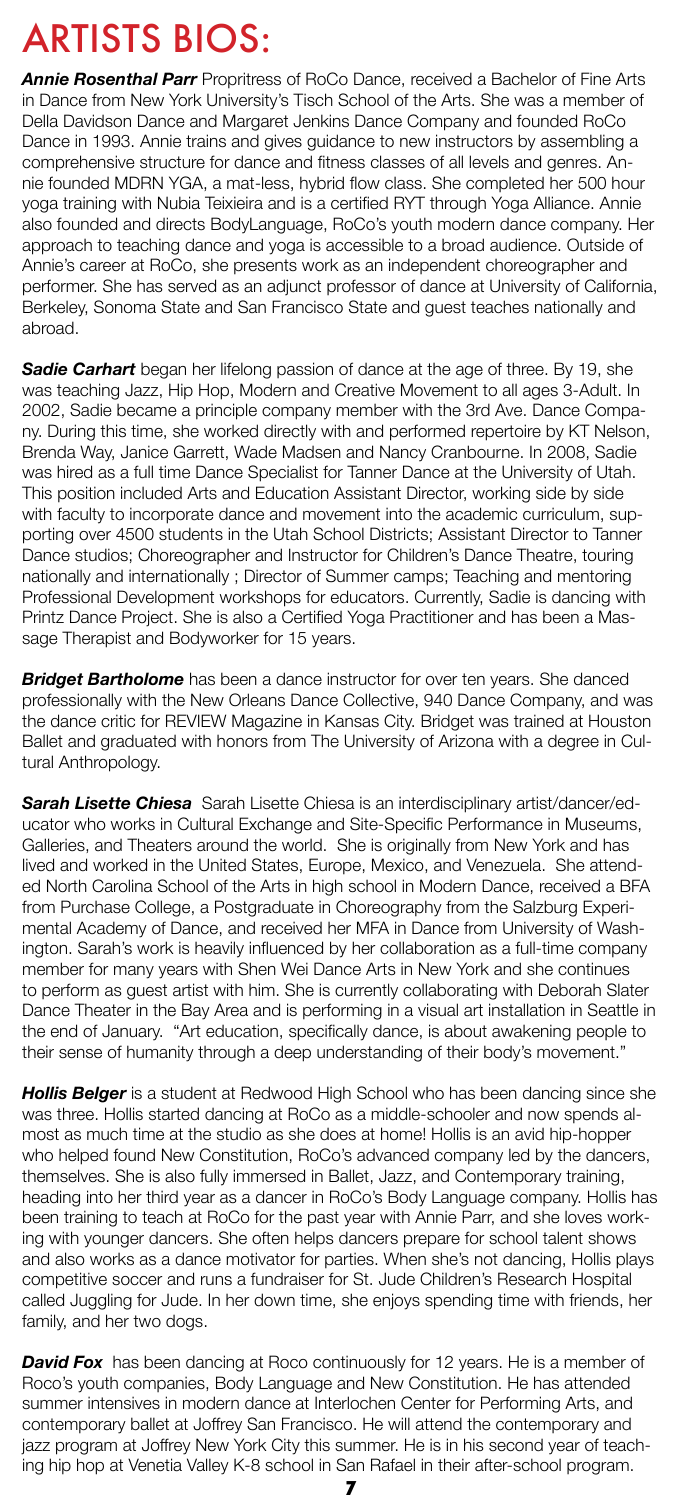**8**

*Lucia Flexer-Marshall* is a freelance contemporary dancer and teacher based in the Bay Area, and recent graduate from UC Santa Cruz with a BA in Dance and minor in Politics. Over the past few years she has studied floorwork from a range of movement disciplines, and loves to explore the creative possibilities in the disorientation that moving in and out of the floor creates. She is currently dancing with Fullstop Dance, and has performed work by Alyssa Mitchel, Tandy Beal, Cid Pearlman and Gregory Dawson. Growing up in the East Bay, she trained at the Oakland Ballet School and Shawl Anderson Dance Center, and has attended the summer programs Alonzo King Lines Ballet Summer Intensive, California State Summer School for the Arts, Camping, and b12.

**Lilly Hunter** (choreographer) is a high school student at Tam High. She has been dancing at RoCo since 2009, and has been taking classes in the Ballet, Contemporary, Jazz, Hip Hop and Breaking programs ever since. In 2019 she joined RoCo's modern company BodyLanguage. Lilly is really excited to be teaching at RoCo and spending time with younger students with a love for dance just like she had while she was growing up. When not at RoCo, Lilly loves hanging out with her friends, family and making art.

**Kyle "Yurok" Mitchell** has been dancing hip hop for 7 years. He has been all over the Bay Area dancing for crews such as The UNIT, Academy of Villains, and 1up Fam. Kyle is a director, choreographer, and founder of Auxiliary and Fallout, two up and coming dance teams that have placed in three major competitions this past year. Auxiliary Dance Team has also traveled to South Korea to share our knowledge and experiences in dance with the mayor of JeJu Island. Kyle is also an avid competitor in the freestyle community pushing both him and his crew through the competetive ranks with hard work and positivity. Kyle continues to push his abilities and pursue his goals in dance through both freestyle and choreography, and uses his experiences to teach and connect with his students.

**Becca Rozell** was born in Juneau, AK where she began dancing and continued at Skidmore College where she graduated with honors in dance. Since college she has lived in Boston and NYC, teaching at studios including; Peridance in NYC and The Boston Conservatory and Jeannette Neill Dance studio in Boston. She has worked with companies such as Nicola Hawkins, Andrew Janetti, Vanessa Paige and continues to work with Boston based Weber Dance. She moved to the Bay Area in 2008 where she now teaches at Roco and is an artist with Performing Arts Workshop. She also presents her work in the Bay Area and dances with Dance Ceres.

*Margaret Schimmel* has been teaching dance at Roco since 2010! As a teen, she studied at Dance Theater Seven in their Pre Professional Program where she danced 30-40 hrs a week while she went to independent study high school, so she could dance full time. Margaret also trained at Marin Ballet in their advanced ballet division. She later got her Associates degree in dance and choreography. In addition to teaching dance, Margaret is an NASM certified personal trainer, and a certified Barre instructor. Margaret's life passion is teaching movement and self expression through fitness and dance to youth and adults. She is constantly striving to find new ways to continually educated herself about the body and share her knowledge with the community!

*Madison Palmer* grew up around Minnesota's Twin Cities where she received a diverse dance training at TU Dance, Out on a Limb Dance Theater Company and School, and St. Paul Conservatory for the Performing Artists. It wasn't until Madison attended the Alonzo King LINES Ballet Summer Program that she discovered a deep love and appreciation for contemporary ballet. She moved to the Bay Area to continue her study of dance through the LINES Ballet BFA Program at Dominican University, recently graduating from the program summa cum laude with a minor in arts management. In her time at Dominican, Madison worked closely with Alonzo King and performed original work by Amanda Miller, Robert Moses and Kin, Dawson Dance, Christian Burns, Carmen Rozestraten, and Kara Davies. She loves traveling and is proud to have interned with Juntos Collective and joined them on two international trips, teaching and performing for underserved communities in Guatemala and Mexico. She is currently working to

become a certified GYROTONIC® trainer and excited to further immerse herself in the Bay Area dance scene as a teacher, performing artist, and avid arts supporter.

# ARTISTS BIOS: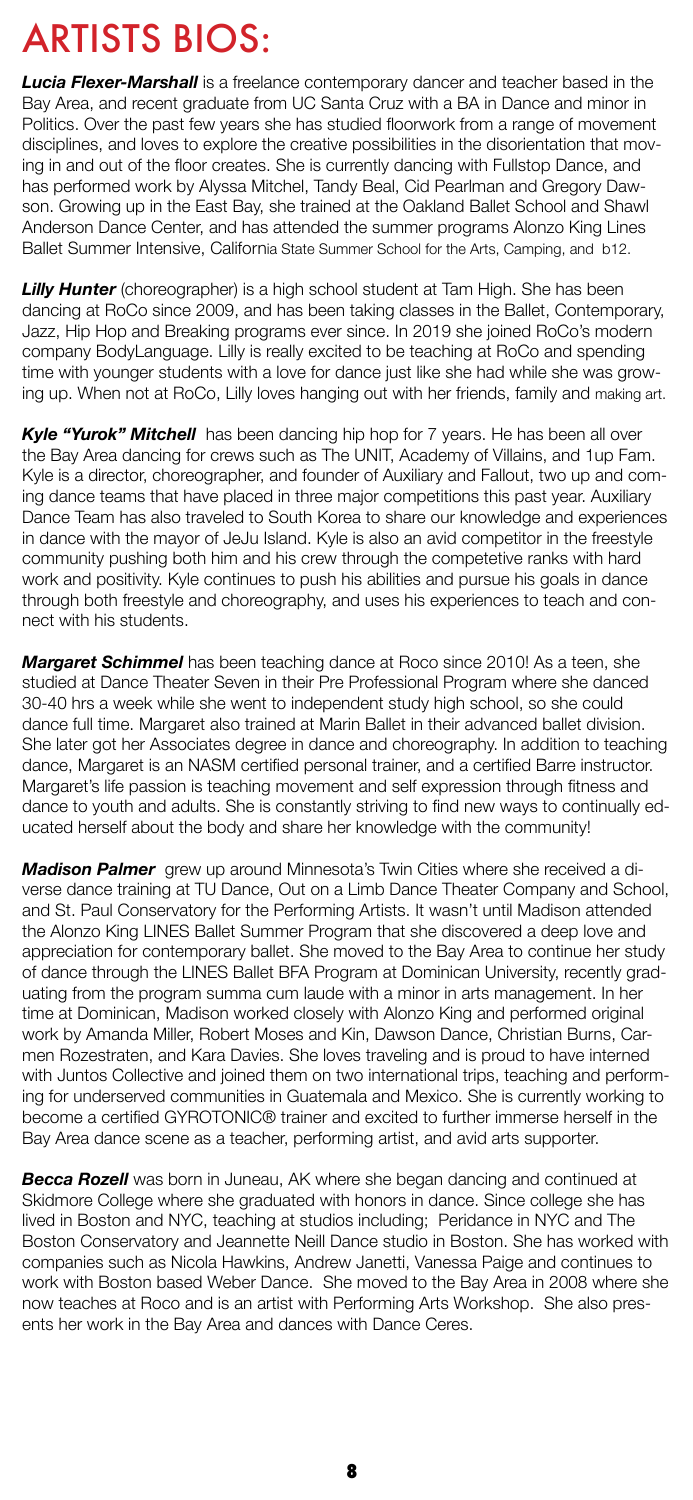**Jasen Valdez** iasen found his love for dance at the age of 13 and has been training ever since. He has deep passion for all forms of movement and is currently getting his bachelors at Sonoma State in Theater Arts with a dance concentration. He has been associated with several dance company's such as Soul Purpose, Press P.L.A.Y, the Unit and presently part of Auxiliary. Most of his training comes from an Urban Hip-Hop background and is still in a constant journey discovering new forms of movement from different genres such as Modern and Contemporary. His mission as a teacher is to not only teach the youth how to dance but also the values and lesson that follow the art. Jasen firmly believes in the mentality of stay hungry and stay humble which to pass on to future generations.

**Bianca Zogbi** has been dancing for over eleven years and teaching for six years. She received her AA in dance from College of Marin and then went on to join numerous

*Ayana Yonesaka* was born and raised in Sapporo, Japan and began modern dance at age seven. In 2009, she moved to San Francisco to pursue her career as a dancer. Since receiving her B.A in Dance (summa cum laude) from SFSU in 2013, she has been an active teacher, choreographer, and performer in the San Francisco dance community. While currently teaching dance at San Francisco Youth Ballet Academy, she has presented work at venues such as Dance Mission and ODC Theatre. Ayana has also performed with Bay Area companies Blind Tiger Society, First Voice Productions, Cali & Co, and Garrett and Moulton Productions.

dance teams all over the bay area. She has danced with Funkanometry, Live San Francisco, Bachata Fever Academy, Inessence, and two placing competitive hip hop teams, Auxiliary and Fallout. Bianca is a teacher, choreographer, and also a freestyle battler. She travels and competes in Krump and open style battles. She continues to push herself and absorb as much dance culture and knowledge as she can so that she can pass it on to her students. She loves instilling confidence in her students and watching them achieve their goals through dance. Incorporating both femininity and power in her movements Bianca strives to teach the younger female generation that they can be both! No matter what style you learn from Bianca you will leave class feeling motivated and exhilarated!



#### **Register at rocodance.com**

# ARTISTS BIOS:

#### **[CLICK HERE FOR SUMMER SCHEDULE](https://rocodance.com/hype-3/)**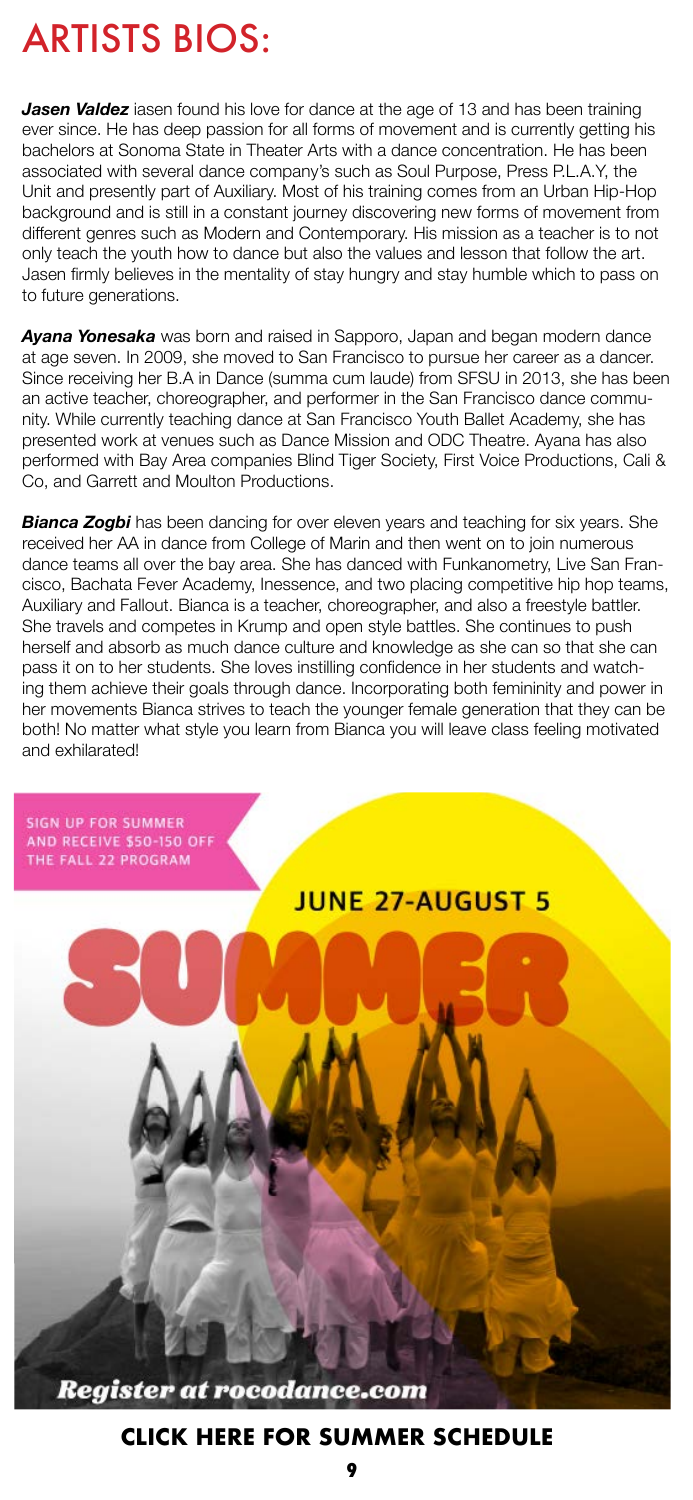#### **POST PERFORMANCE SATURDAY**

(Listed by Teacher name)

#### **Green Room Lawn:**

Margaret Schimmel Becca Rozell

#### **Green Room Lobby:**

Ayana Yonesaka Bridget Bartholome

#### **Concessions:**

Bianca Zogbi Hollis Belger Kyle Mitchell Lucia Flexer-Marshall Sarah Chiesa Madison Palmer David and Lilly

#### **Box Office Courtyard:**

Jessica Adams

#### **Audience Last Rows:**

Bix Thompson Jasen Valdez Sadie Carhart

# **AUGUST 22-JANUARY 22**

#### **Register at rocodance.com**

# PICK-UP LOCATIONS

#### **[CLICK HERE FOR FALL SCHEDULE](https://rocodance.com/hype-1/)**